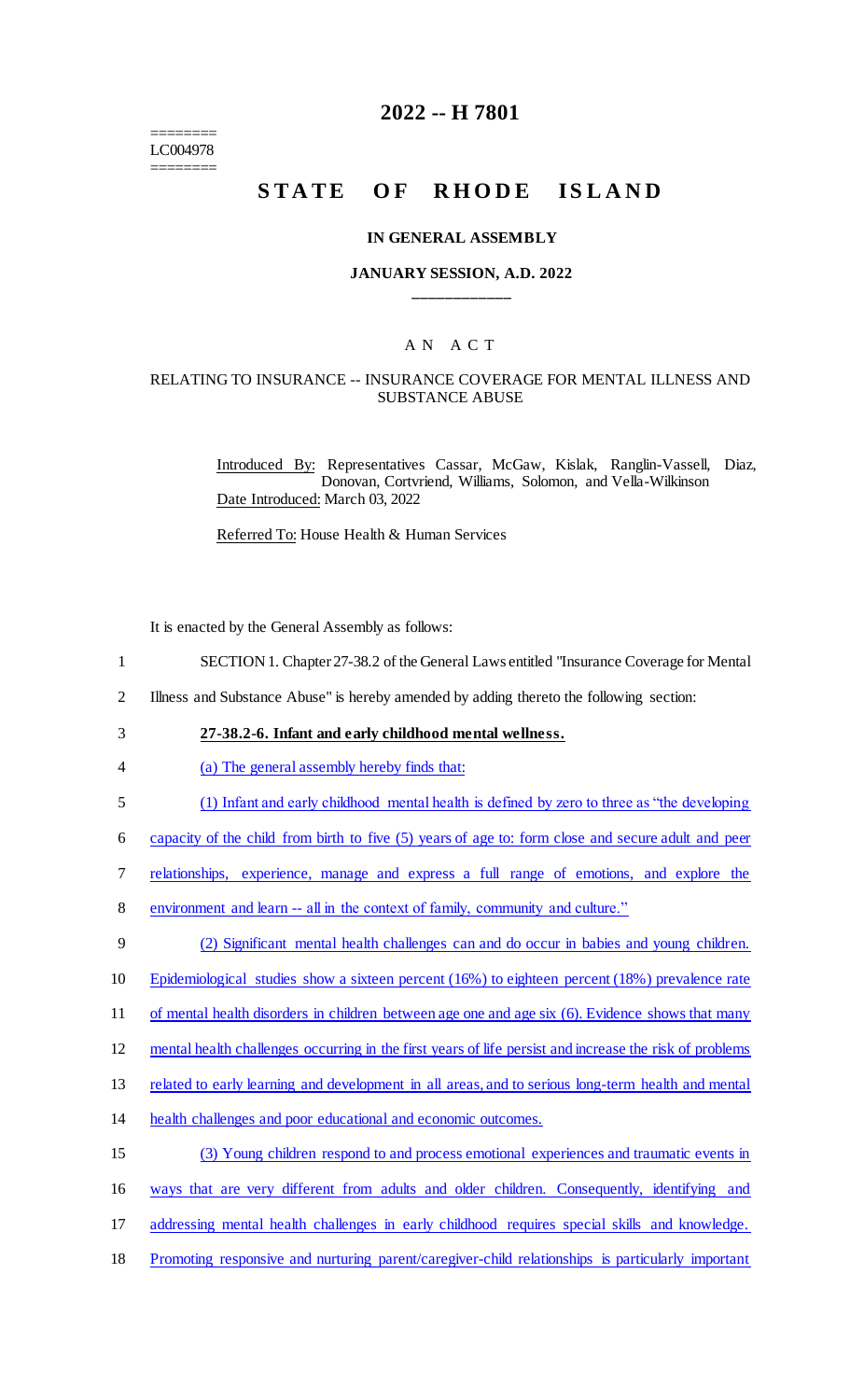for babies and young children.

 (4) It is essential to treat young children's mental health challenges in the context of their relationships within families, homes, and communities. The emotional well-being of young 4 children is directly tied to the functioning of their parents/caregivers and the families in which they live. Thus, successful mental health treatment for young children involves working to build and strengthen consistent, supportive relationships within their families and community. Identifying and treating mental health challenges of parents and caregivers, especially maternal depression which is a common condition and can negatively impact child development, is also needed. When relationships are reliably responsive and supportive and stress is reduced, young children can thrive. (5) Diagnostic Classification of Mental Health and Developmental Disorders of Infancy 11 and Early Childhood (DC: 0-5) is the only recommended diagnosis system for children under age six (6). DC: 0-5 is a system of classification of mental health and developmental disorders for 13 infants and toddlers. (6) Evidence-based and evidence-informed parent-child dyadic therapies exist that focus on the powerful influence of the parent/caregiver-child relationship to positively impact a child's trajectory. Evidence-based interventions aimed at mental health challenges are more effective when implemented during early childhood rather than school age. It is a misconception that young children will grow out of their difficulties or simply forget early traumatic experiences. (7) In Rhode Island, approximately fifty percent (50%) of infants and young children have 20 Medicaid health coverage which covers screening, evaluation, diagnosis, and treatment for 21 children's mental health needs starting at birth. Data from 2018 indicate that less than eight percent (8%) of the Medicaid population under age six (6) received any mental health services. (8) According to the National Center for Children in Poverty, at least twenty-one (21) states 24 have adopted research-informed infant/early childhood mental health state policies and scaled 25 initiatives. Medicaid policy in at least thirteen (13) states and the District of Columbia recommends or requires the use of the developmentally-appropriate DC: 0-5 system for the diagnosis of children under age six (6), and at least twelve (12) states require providers to use an evidence-based dyadic 28 treatment model for children under age six (6). (b) The executive office of health and human services shall establish a task force to develop a plan to improve promotion of social and emotional well-being of young children as well as screening, assessment, diagnosis, and treatment of mental health challenges for children from birth through age five (5) with Medicaid coverage. (c) The planning task force shall include representation from the RI Association for Infant Mental Health and representatives from pediatric health care, mental health care, child psychiatry,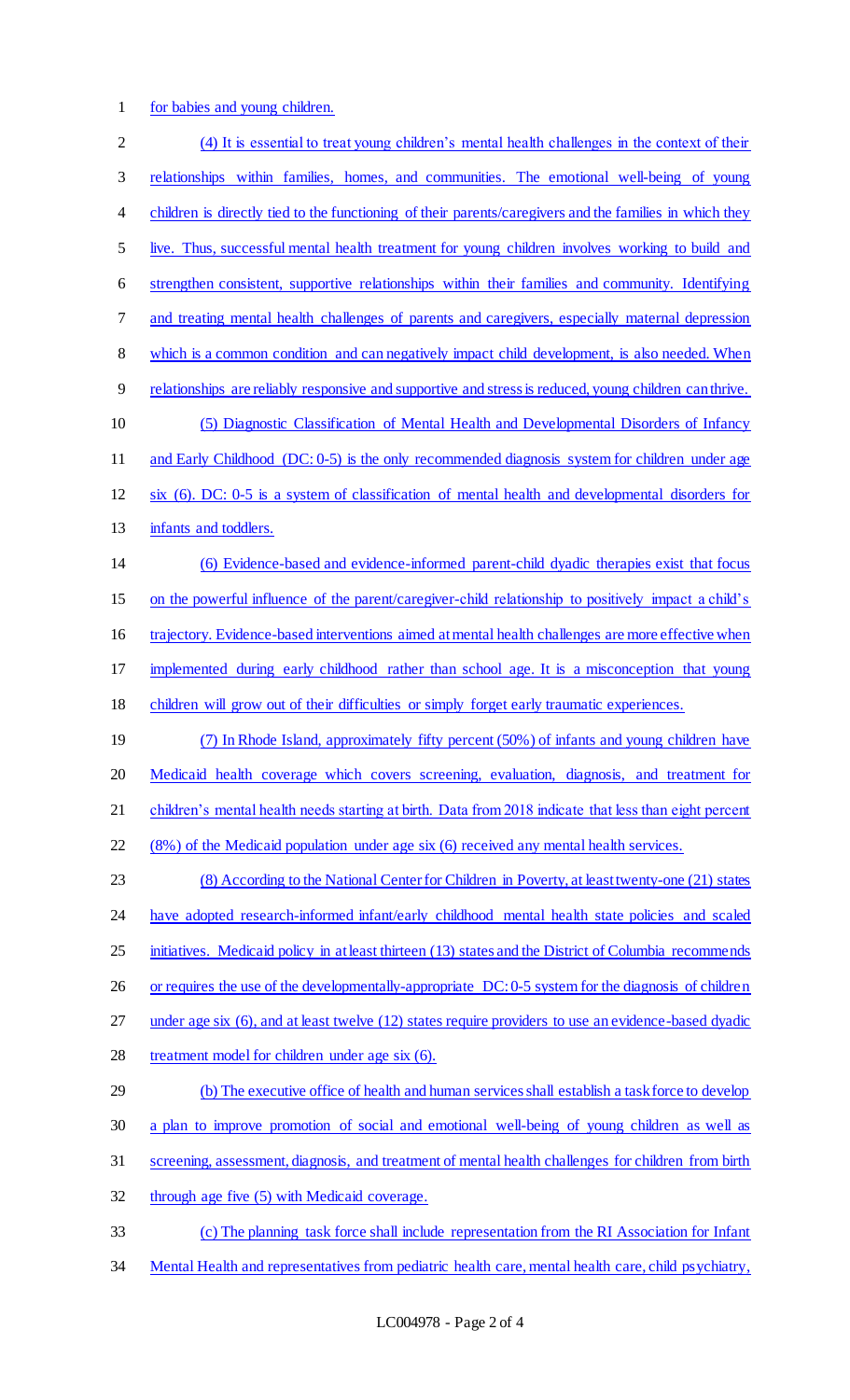| $\mathbf{1}$   | child welfare, Early Intervention, Family Home Visiting, early care and education, advocacy            |
|----------------|--------------------------------------------------------------------------------------------------------|
| $\overline{2}$ | organizations, Medicaid Managed Care Organizations, Medicaid Accountable Entities, families            |
| 3              | with young children, and other stakeholders as needed.                                                 |
| 4              | (d) The plan established in accordance with this section shall include strategies to:                  |
| 5              | (1) Promote use of developmentally appropriate screening, assessment, diagnosis, and                   |
| 6              | evidence-based and evidence-informed parent-child dyadic therapies for children from birth             |
| 7              | through age five (5).                                                                                  |
| 8              | (2) Identify mental health promotion and prevention-related parenting support programs,                |
| 9              | particularly evidence-based or evidence-informed parent-child programs supporting social and           |
| 10             | emotional well-being.                                                                                  |
| 11             | (3) Allow for effective screening, evaluation, and treatment over multiple visits with a               |
| 12             | qualified practitioner in a variety of settings, including in children's homes, at childcare and early |
| 13             | learning programs, in schools, and in clinical and other professional settings.                        |
| 14             | (4) Establish a registry of trained infant/early childhood mental health professionals that            |
| 15             | can be a resource across health care, education, and human service settings.                           |
| 16             | (5) Strengthen infant and early childhood mental health skills, knowledge, and practices of            |
| 17             | all providers who work with young children (birth through age five (5)) in health care, mental health  |
| 18             | care, early childhood, and child welfare service sectors.                                              |
| 19             | (6) Address and respond to the intergenerational effects of racism, economic insecurity,               |
| 20             | and toxic stress that influence the health and mental health of parents/caregivers, babies, and young  |
| 21             | children.                                                                                              |
| 22             | (e) The task force shall submit a plan to the governor and general assembly on or before               |
| 23             | June 30, 2023.                                                                                         |
| 24             | SECTION 2. This act shall take effect upon passage.                                                    |

======== LC004978 ========